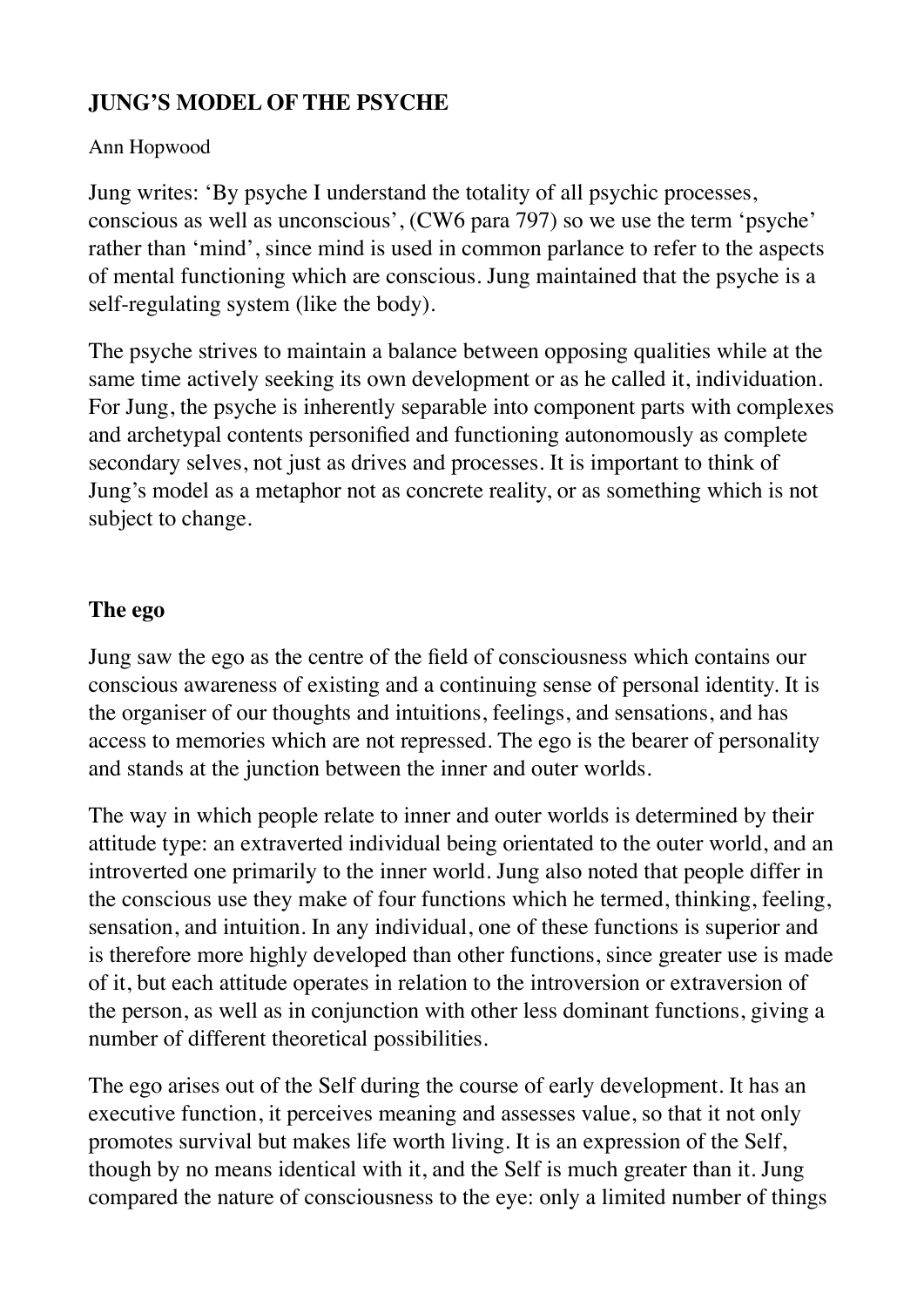can be held in vision at any one time, and in the same way the activity of consciousness is selective. Selection, he says, demands direction and other things are excluded as irrelevant. This is bound to make conscious orientation one sided. The contents which are excluded sink into the unconscious where they form a counterweight to the conscious orientation. Thus an increasing tension is created and eventually the unconscious will break through in the form of dreams or images. So the unconscious complex is a balancing or supplementing of the conscious orientation.

#### **The personal unconscious**

The personal unconscious is a product of the interaction between the collective unconscious and the development of the individual during life. Jung's definition of the personal unconscious is as follows:

Everything of which I know, but of which I am not at the moment thinking; everything of which I was once conscious but have now forgotten; everything perceived by my senses, but not noted by my conscious mind; everything which, involuntarily and without paying attention to it, I feel, think, remember, want, and do; all the future things which are taking shape in me and will sometime come to consciousness; all this is the content of the unconscious' (CW8, para 382). 'Besides these we must include all more or less intentional repressions of painful thought and feelings. I call the sum of these contents the "personal unconscious"'. (CW8, para 270).

One can see that there is more here than the repressed contents of the unconscious as envisaged by Freud, for while it does include repression, Jung also sees the personal unconscious as having within it potential for future development, and thus is very much in line with his thinking about the psyche.

#### **Complexes**

Jung considered that the personal unconscious is composed of functional units called complexes, and he reached the concept of the complex through some important and ground-breaking work he did as a young man on word association. He found that there were internal distractions which interfered with the association of the subjects to the test words, so that their reaction time was longer for some words than others. These responses tended to form groups of ideas which were affectively toned and which he named complexes or 'feeling-toned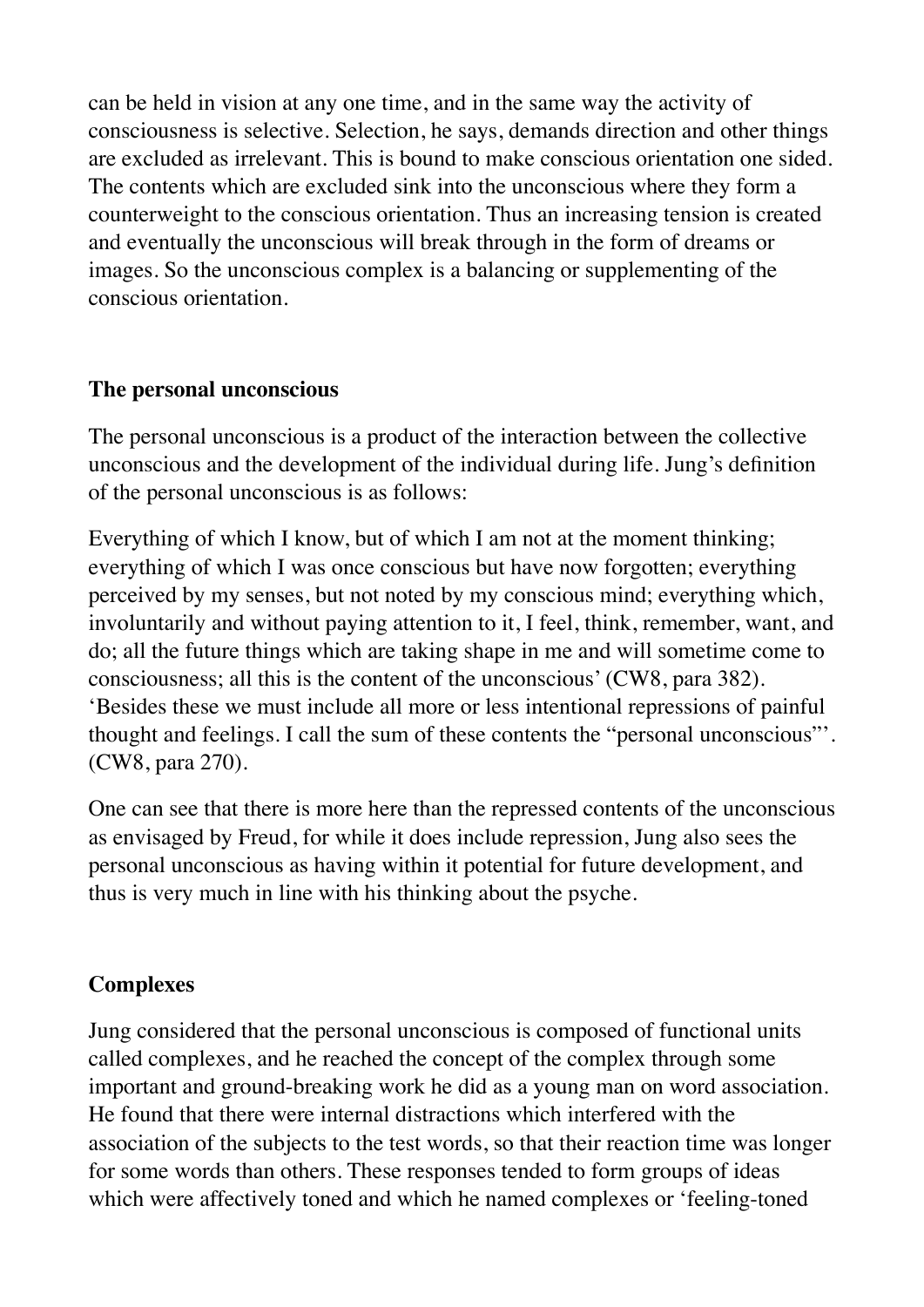complexes'. The word association test suggested the presence of many types of complex not merely, as Freud claimed, a core sexual complex, or Oedipus complex.

Complexes are determined by experience but also by the individual's way of reacting to that experience. A complex is in the main unconscious and has a tendency to behave independently or autonomously so that the individual may feel that his behaviour is out of his control. We probably have all said at one time or another when we have done something seemingly out of character: 'I don't know what came over me'. This sense of autonomy is perhaps most marked in abnormal states of mind, and can be seen most clearly in people who are ill; whom we sometimes think of as possessed, but complexes are parts of the psyche of us all.

Complexes have their roots in the collective unconscious and are tinged with archetypal contents. The problem for the individual is not the existence of the complexes per se, but the breakdown of the psyche's capacity to regulate itself. Jung held that the psyche has the ability to bring into awareness dissociated complexes and archetypal material in order to provide a balance or compensation to conscious life. He thought that the ego was prone to making inappropriate choices or to one- sidedness, and that material arising from the unconscious could help to bring a better balance to the individual and enable further development to take place.

The further development tends to take place in a situation of conflict, which Jung saw as a creative and inevitable part of human life. When unconscious contents break through into consciousness it can lead to increased development in the individual. However, complexes can easily manifest themselves without the ego being strong enough to reflect on them and enable them to be made use of, and it is then that they cause us (and other people) difficulties. Jung was more concerned with the present and with future development than with delving into the past, emphasising a teleological approach and being concerned with the meaning of symptoms and their purpose.

#### **The collective unconscious**

The theory of the collective unconscious is one of the distinctive features of Jung's psychology. He took the view that the whole personality is present in potentia from birth and that personality is not solely a function of the environment, as was thought at the time when he was developing his ideas, but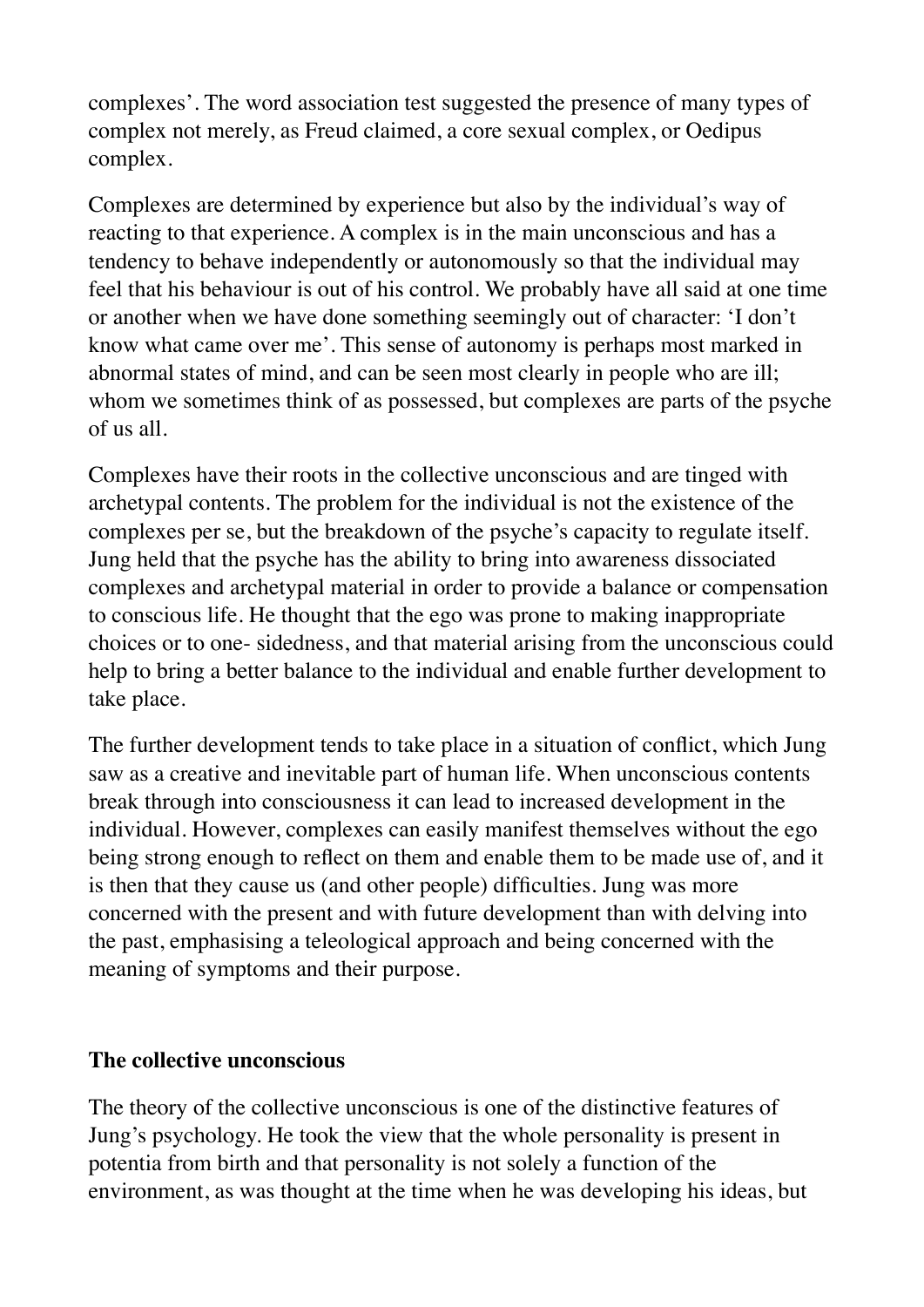merely brings out what is already there. The role of the environment is to emphasise and develop aspects already within the individual.

Every infant is born with an intact blueprint for life, both physically and mentally, and while these ideas were very controversial at the time, there is much more agreement now that each animal species is uniquely equipped with a repertoire of behaviours adapted to the environment in which it has evolved. This repertoire is dependent on what ethologists call 'innate releasing mechanisms' which the animal inherits in its central nervous system and which become activated when appropriate stimuli are encountered in the environment. These ideas are very close indeed to the theory of archetypes developed by Jung. He wrote:

'the term archetype is not meant to denote an inherited idea, but rather an inherited mode of functioning, corresponding to the inborn way in which the chick emerges from the egg, the bird builds its nest, a certain kind of wasp stings the motor ganglion of the caterpillar, and eels find their way to the Bermudas. In other words, it is a "pattern of behaviour". This aspect of the archetype, the purely biological one, is the proper concern of scientific psychology'. (CW18, para 1228).

The archetypes predispose us to approach life and to experience it in certain ways, according to patterns laid down in the psyche. There are archetypal figures, such as mother, father, child, archetypal events, such as birth, death, separation, and archetypal objects such as water, the sun, the moon, snakes, and so on. These images find expression in the psyche, in behaviour and in myths. It is only archetypal images that are capable of being known and coming to consciousness, the archetypes themselves are deeply unconscious and unknowable.

I have mentioned the biological, instinctual pole of the archetype, but Jung perceived the concept as a spectrum, there being an opposing, spiritual pole which also has an enormous impact on behaviour. Archetypes have a fascinating, numinous quality to them which makes them difficult to ignore, and attracts people to venerate or worship archetypal images.

# **The Self**

The Self for Jung comprises the whole of the psyche, including all its potential. It is the organising genius behind the personality, and is responsible for bringing about the best adjustment in each stage of life that circumstances can allow. Crucially, it has a teleological function: it is forward looking, seeking fulfilment.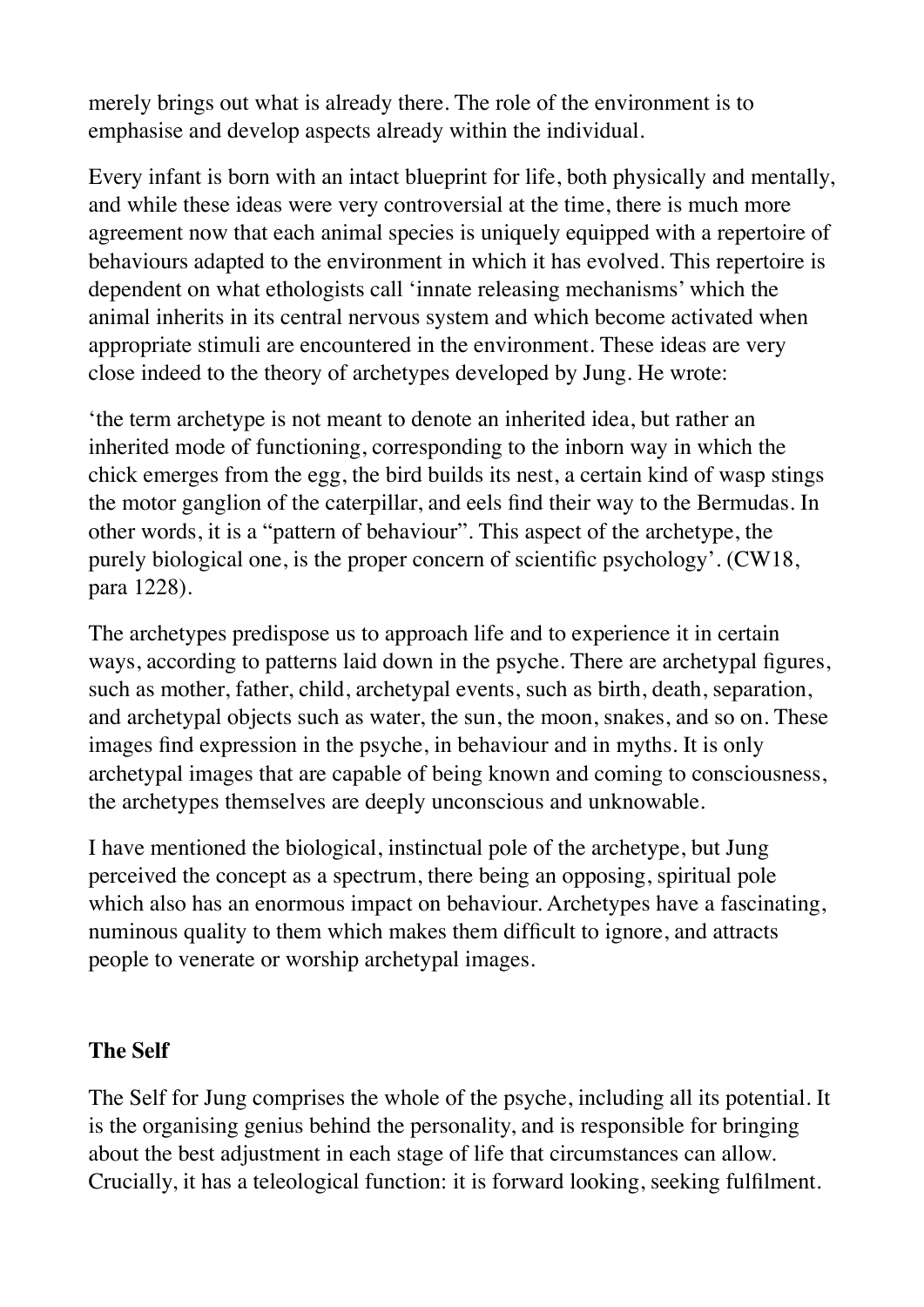The goal of the Self is wholeness, and Jung called this search for wholeness the process of individuation, the purpose being to develop the organism's fullest potential.

It is a distinguishing feature of Jungian psychology that the theory is organised from the point of view of the Self, not from that of the ego, as early Freudian theory was, and the teleological perspective of Jung is also distinctive. The ego, along with other structures, develops out of the Self which exists from the beginning of life. The Self is rooted in biology but also has access to an infinitely wider range of experience, including the whole wealth of the cultural and religious realms, and the depths of which all human beings are capable. It is therefore capable of being projected on to figures or institutions which carry power: God, the sun, kings and queens and so on.

### **Persona**

This is a part of the personality which comes into existence 'for reasons of adaptation or personal convenience'. The origin of the term comes from the mask worn by Greek actors in antiquity and denotes the part of the personality which we show to the world. The persona has been called 'the packaging of the ego' or the ego's public relations person, and is a necessary part of our everyday functioning. One might say that one's social success depends on having a reasonably well-functioning persona, one which is flexible enough to adapt to different situations, and which is a good reflection of the ego qualities which lie behind it.

However trouble comes when a person is identified with their persona, and everyone will have come across people who cannot leave behind their work persona, such as a teacher who treats everyone as though they were still in primary school, or bossily tells people what to do. Although this is annoying to be with, the more serious part of it is that it may leave major aspects of the personality unrealised, and the individual therefore significantly impoverished. The persona grows out of the need in childhood to adapt to the expectations of parents, teachers and peers, and this may well mean that the persona carries traits of personality which are desirable, leaving the opposite, undesirable traits to form part of the shadow.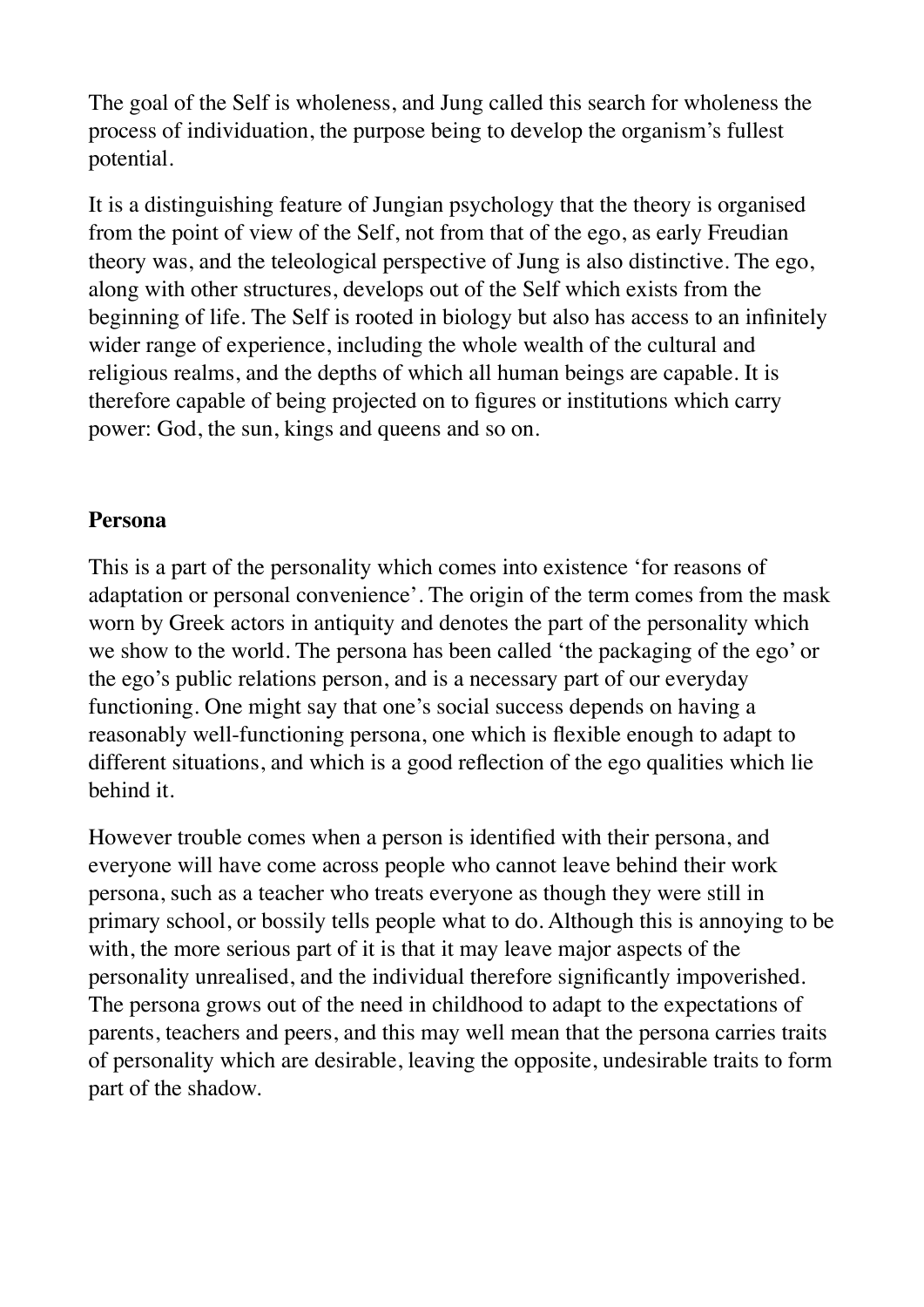### **The shadow**

This carries all the things we do not want to know about ourselves or do not like. The shadow is a complex in the personal unconscious with its roots in the collective unconscious and is the complex most easily accessible to the conscious mind. It often possesses qualities which are opposite from those in the persona, and therefore opposite from those of which we are conscious. Here is the Jungian idea of one aspect of the personality compensating for another: where there is light, there must also be shadow. If the compensatory relationship breaks down, it can result in a shallow personality with little depth and with excessive concern for what other people think about him or her. So while it can be troublesome, and may remain largely unconscious, the shadow is an important aspect of our psyche and part of what gives depth to our personalities. The fascination which the differing, contrasting, or opposing aspects of personality hold for us, is illustrated in such novels as Dr Jekyll and Mr Hyde, or The Picture of Dorian Gray.

The way in which we most immediately experience the shadow is as we project it on to other people, so that we can be fairly sure that traits which we cannot stand in other people really belong to ourselves and that we are trying to disown them. While difficult and painful, it is important that we work at owning our shadow to bring it into relationship with our persona, and so provide some integration of these two complexes within our personality.

# **Anima and animus**

The next two complexes in the personal unconscious are perhaps the most difficult to understand and the most contentious. Jung conceived of there being at another psychic level a contrasexual archetype, designated as anima in the man and animus in the woman. These figures are derived in part from the archetypes of the feminine and masculine, and in part from the individual's own life experience with members of the opposite sex beginning with mother and father. They inhabit the unconscious depths as a compensation for the one-sided attitude of consciousness and a way of rounding out the experience of belonging to one sex or the other.

Just as happens with the shadow, these archetypes are met with firstly in projected form. They carry with them the numinous quality which accounts for falling in love at first sight, which one can think of as a projection in a man on to an unknown woman of an archetypal image and the woman then becomes fascinating and immensely appealing.